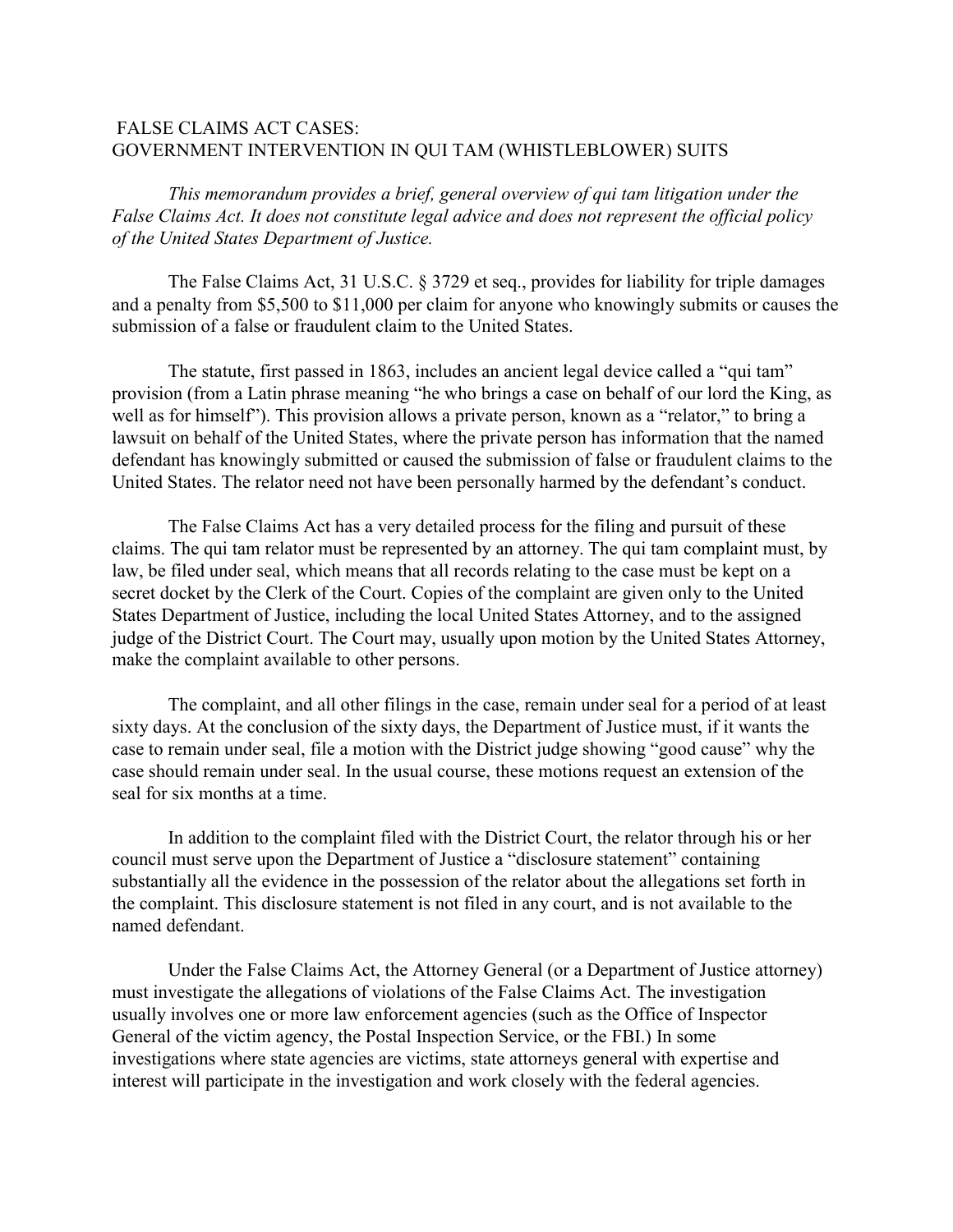The investigation will often involve specific investigative techniques, including subpoenas for documents or electronic records, witness interviews, compelled oral testimony from one or more individuals or organizations, and consultations with experts. If there is a parallel criminal investigation, search warrants and other criminal investigation tools may be used to obtain evidence as well.

At the conclusion of the investigation, or earlier if so directed by the Court, the Department of Justice must choose one of three options named in the False Claims Act:

- 1) intervene in one or more counts of the pending qui tam action. This intervention expresses the Government's intention to participate as a plaintiff in prosecuting that count of the complaint. Fewer than 25% of filed qui tam actions result in an intervention on any count by the Department of Justice.
- 2) decline to intervene in one or all counts of the pending qui tam action. If the United States declines to intervene, the relator and his or her attorney may prosecute the action on behalf of the United States, but the United States is not a party to the proceedings apart from its right to any recovery. This option is frequently used by relators and their attorneys.
- 3) move to dismiss the relator's complaint, either because there is no case, or the case conflicts with significant statutory or policy interests of the United States.

In practice, there are two other options for the Department of Justice:

- 4) settle the pending qui tam action with the defendant prior to the intervention decision. This usually, but not always, results in a simultaneous intervention and settlement with the Department of Justice (and is included in the 25% intervention rate).
- 5) advise the relator that the Department of Justice intends to decline intervention. This usually, but not always, results in dismissal of the qui tam action.

There are no statistics reported on the length of time the average qui tam case remains under seal. In this District, most intervened or settled cases are under seal for at least two years (with, of course, periodic reports to the supervising judge concerning the progress of the case, and the justification of the need for additional time).

Intervention by the Department of Justice in a qui tam case is not undertaken lightly. Intervention usually requires approval by the Department in Washington. As part of the decision process, the views of the investigative agency are solicited and considered, and a detailed memorandum discussing the relevant facts and law is prepared. This memorandum usually includes a discussion of efforts to advise the named defendant of the nature of the potential claims against it, any response provided by the defendant, and settlement efforts undertaken prior